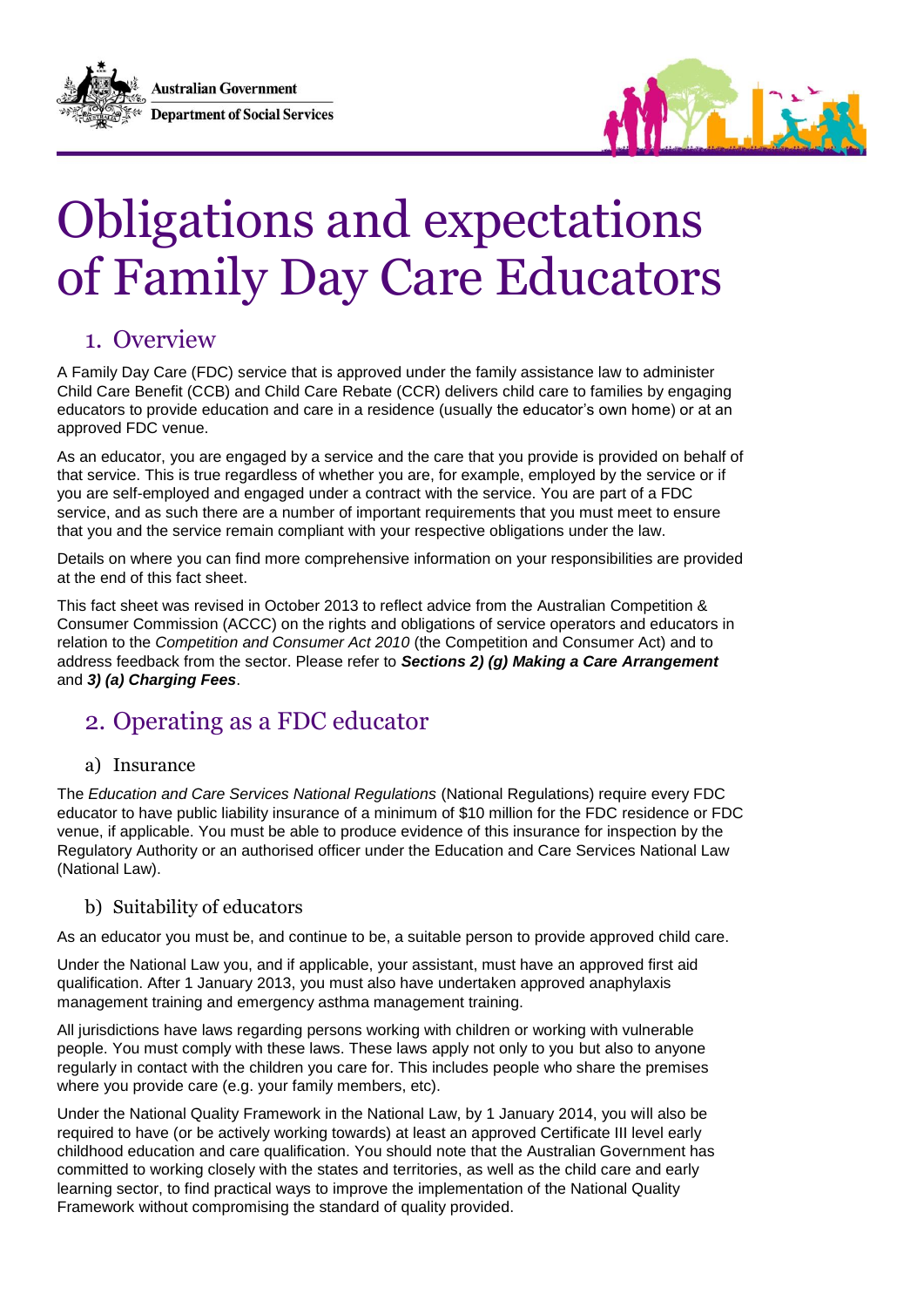This includes supporting a review of current child care and early learning qualification requirements in the National Quality Framework. The sector will be kept informed as these discussions progress.

#### c) Quality of care

As an educator, you must meet the minimum standards identified in the National Law and National Regulations. These standards require that children have a safe, nurturing and developmental experience. They address, among other things, facilities, health and safety, programs and administration, and the suitability of the people providing the care.

You should be familiar with the Early Years Learning Framework and Framework for School Age Care, as these are essential resources for implementing the National Quality Standards.

You must ensure your home or the approved venue where you are providing care meets the required standards for home-based care, including health and safety requirements for children. If providing FDC in an approved day care venue, you must ensure the venue meets the relevant standards.

Each state and territory may have additional or slightly different requirements. Further details about this can be accessed via the [Australian Children's Education and Care Quality Authority \(ACECQA\)](http://www.acecqa.gov.au/) website:

#### [www.acecqa.gov.au](http://www.acecqa.gov.au/)

#### d) Number of children in care

The National Law limits the number of children you may care for at any one time. Generally speaking, you may not provide approved care for more than seven children at a time. If your own children or other children in the premises are present during the periods you are providing care, these children count towards the limit of seven if they are under the age of 13 and there is no other adult caring for these children. You must also provide care to no more than four children at a time who are preschool age or under.

Part of the Australian Government's commitment to work closely with the states and territories and the sector to find practical ways to improve the implementation of the National Quality Framework will include reviewing the implementation of staff to child ratios to assess whether their implementation should be slowed to give the sector enough time to absorb the changes and ensure continuity of service. Once again, the sector will be kept informed as these discussions progress.

When on an excursion you must meet the requirements in the National Law about the number of children for which you are allowed to care. You must also consider if you will need extra people to provide adequate supervision at all times. A risk assessment should be completed before an excursion. A template excursion risk management plan is available on the [ACECQA](http://www.acecqa.gov.au/) website at:

#### [www.acecqa.gov.au](http://www.acecqa.gov.au/)

You must abide by the Priority of Access Guidelines when filling vacant places.

#### e) Keeping Records

Your service has an obligation to keep a range of records relating to the care provided within the service, under both the family assistance law and the National Law. This includes enrolment forms, evidence of insurance, and most importantly for you, the educator, sign-in sheets or attendance records.

Every day when parents drop their children off for care, you should have each parent sign the attendance record showing that the child attended.

The National Law and Regulations require that attendance records:

• record the full name of each child being educated and cared for and that date and time each child arrives and leaves, and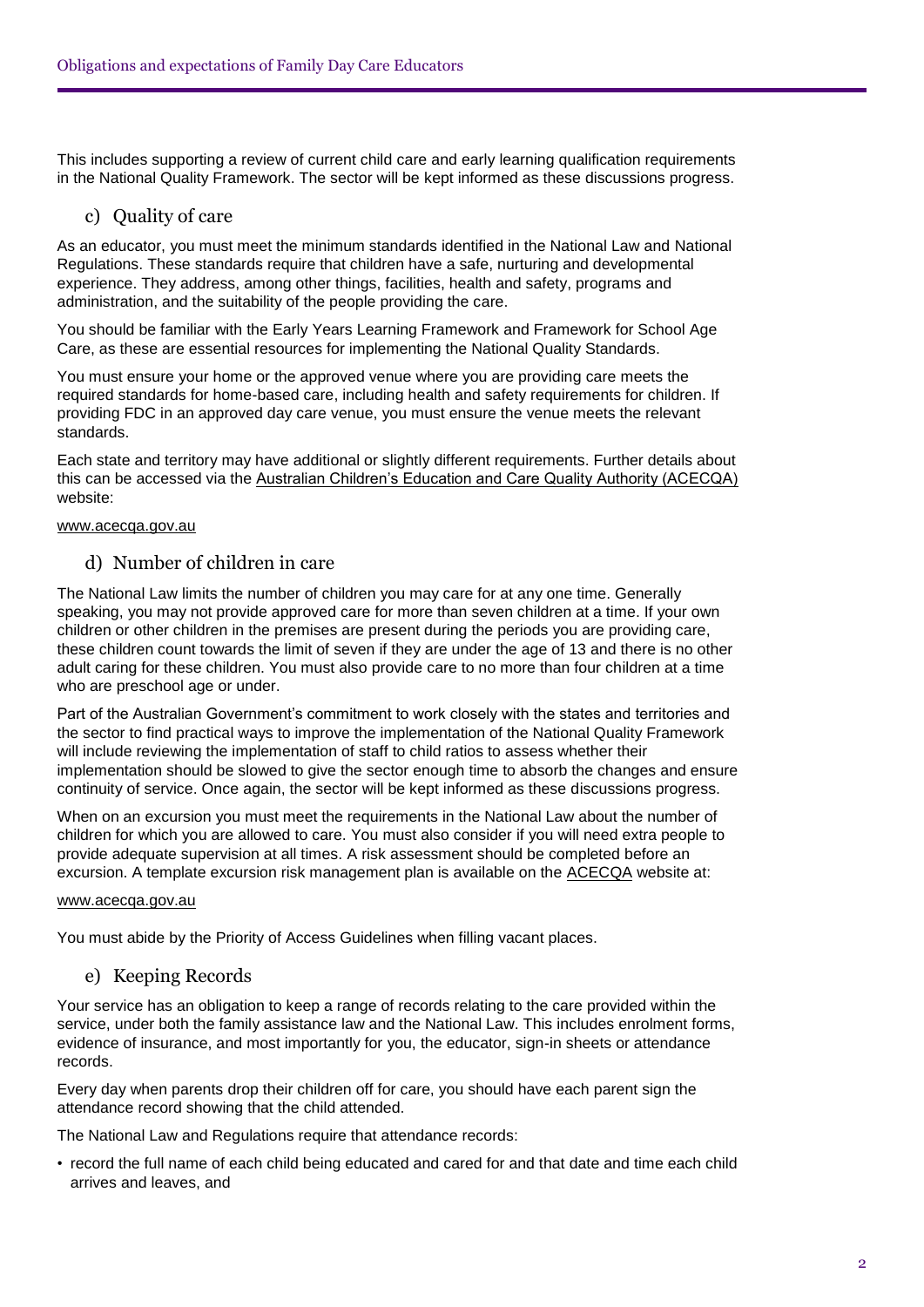• are signed by the person who delivers/collects the child at the time this occurs, or where the signature of this person cannot be reasonably attained, by you.

You must not ask families to sign attendance records for days their child would not normally have attended, for days before their child starts care or after they cease attending care.

You should be regularly providing copies of your attendance records to your service. You should also be providing copies of all records you keep to your service. This is because your service is required to provide copies of any records to the Department of Social Services, if they are asked.

#### f) Privacy

Information you collect or obtain through the delivery of education and care may be considered 'protected information' under the family assistance law and/or 'personal information' under the Commonwealth's *Privacy Act 1988*. In handling such information, you are required to comply with these laws.

As an example, information you have about a child in your care, such as their name, date of birth or Customer Reference Number, should not be disclosed to others except where required under the law. Please note that the family assistance law has penalties for unauthorised use or disclosure of protected information.

### g) Making a care arrangement with a family

Family Assistance Law requires the service to make a care arrangement with each family using the service.

As an educator, you do not have any legal right to enter into a care arrangement for CCB approved care independently from the service. However, service operators may authorise educators (acting as an agent for their service) to enter into care arrangements on their behalf. In order to be eligible for Australian Government fee assistance (e.g. CCB and CCR), the care arrangement and all associated invoices, receipts and statements must make clear that the care is being provided by the service and that the fees are being paid to the service.

## 3. Money arrangements

#### a) Charging fees

Under Family Assistance Law, parents must be charged fees by the CCB approved service and not by the educator in order to be eligible for Australian Government fee assistance (e.g. CCB and CCR). In order for CCB to be payable, there must be a direct commercial relationship between the family that is paying for the care, and the service that is providing the care.

Therefore, your service operator is responsible for setting a fee charging schedule and establishing fee charging policies.

Your service operator is legally entitled to require you, and all of the service's educators, to comply with the service's fee charging schedule and policies, irrespective of whether you are an employee or an independent contractor.

If you have a family receiving Jobs, Education and Training Child Care Fee Assistance (JETCCFA), Special Child Care Benefit (SCCB) or Grandparent Child Care Benefit (GCCB), the service (including you acting on behalf the service) must not charge a higher fee than the service would have charged this family if they were not eligible to receive one of these payments. It is an offence to charge a family a lower fee, for example if the service (or you acting on behalf the service) claims that a family simply couldn't afford the service's usual fee, and then to charge a higher fee once SCCB, GCCB or JETCCFA is approved.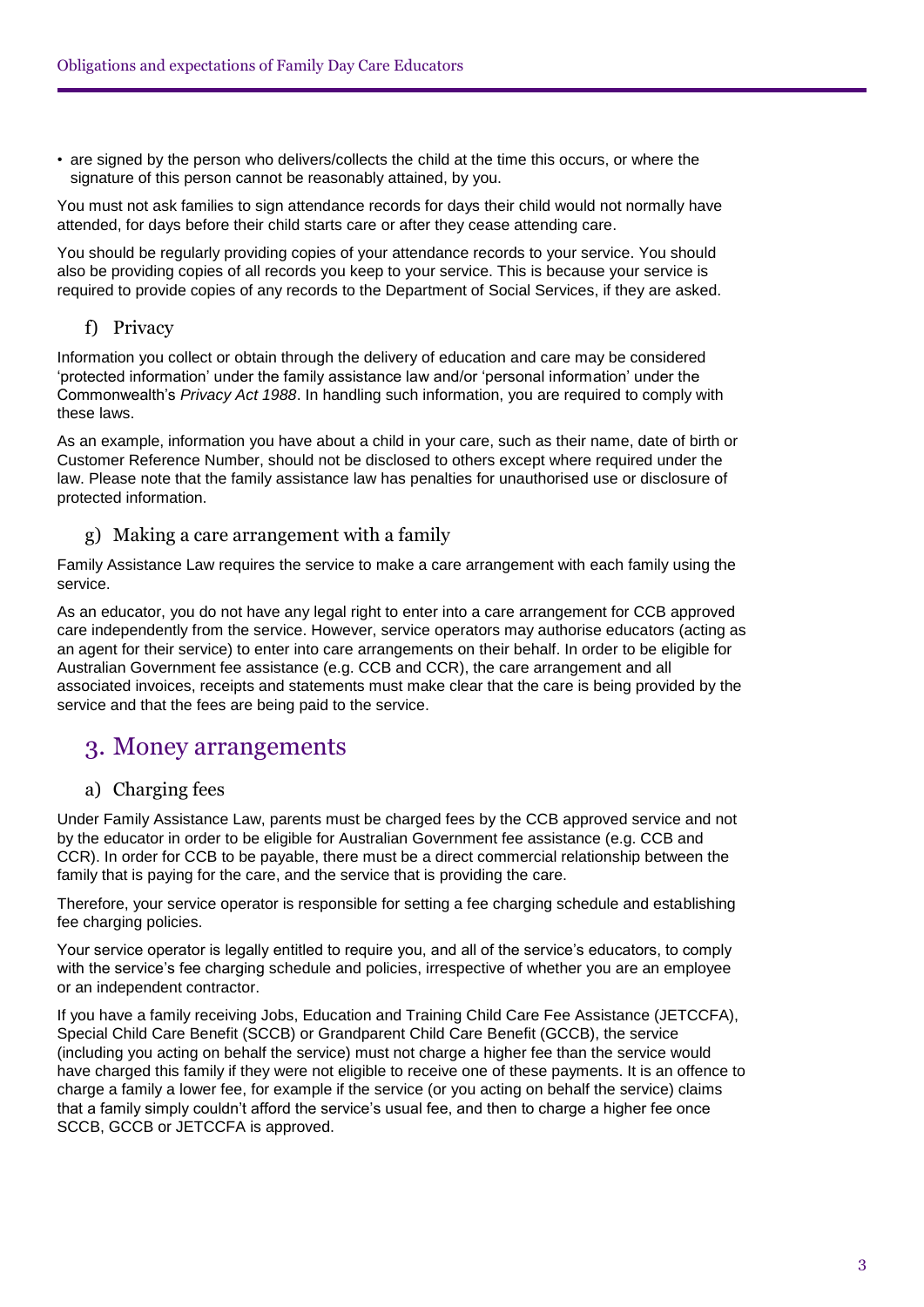## b) Your remuneration

Your remuneration arrangements should be set out in a written agreement between you and the service operator, irrespective of whether you are an employee or a contractor.

Your remuneration arrangements are different to the fees families are charged by the service operator (or by you on behalf of the service).

It is important to understand that families to whom you provide care, on behalf of the service, make payments to the service and not to you personally. Many educators collect money from families; however, when doing so they are collecting on behalf of the service. How this money is handled (i.e. passed to the service operator and/or offset against remuneration the service owes the educator, etc.) is a matter to be negotiated and agreed between the service operator and each educator.

As outlined above, under the family assistance law it is the service, not the educators, that charge families for care. Also, after CCB is calculated if there is an outstanding gap fee for a family, legally the family owes that money to the service; not to you personally.

#### c) Statements and receipts

Your service is required, at a minimum, to provide families with a statement at least once every three months. This statement tells them what care has been provided, the fees that have been charged and the CCB that has been paid. All statements must be issued on behalf of the service and include the service name and related details.

As an educator, it is also good practice to provide receipts whenever you receive payments from families and provide a record of those receipts to your service. Under Australian Consumer Law a receipt must be provided if the payment is for more than \$75.00. Please note that receipts provided by educators to families must make clear that the care is being provided by the service and that the fees are being paid to the service.

## 4. Reporting attendance

Your service is responsible for submitting the attendance reports from all of its educators to the Child Care Management System (CCMS). These reports determine how much CCB, CCR or JETCCFA is paid by the Australian Government for eligible families, so the accuracy of these reports is essential.

As an educator, you should be giving attendance reports to your service about the care you provide each week. You must make sure you report attendance correctly. This means only reporting attendance for sessions that the child *actually attended*. You can report absences, but *only if the child would otherwise have been in care and only if the family was charged a fee for that care.*

Your service is ultimately responsible, under the family assistance law, for the accuracy of the attendance reports it submits to the CCMS, and it is reasonable for them to contact you if your attendance records need clarification. Accordingly, if you, as an educator, submit attendance reports that are inaccurate, the service may decide not to submit the information to the CCMS until they are satisfied the report is correct. They do not have to submit exactly what you provide to them, indeed it is their responsibility to check and verify attendances before they are submitted for the payment of Commonwealth funds.

Your service is responsible for the accuracy of the attendance reports, particularly in relation to the calculation of CCB and CCR. You should note however, if you provide false attendance records to your service and gained a financial advantage, this could be a crime and you could be subject to criminal prosecution for fraud.

## 5. Providing care for the full session

If you are reporting a session of care, you must be able to provide care for that whole session. For example, you cannot report sessions of 8 hours per day, unless you are actually able to provide care for the full 8 hours. A child may not actually attend for the full 8 hours, but you must be able to provide care for the whole period of 8 hours, if the family requires it.